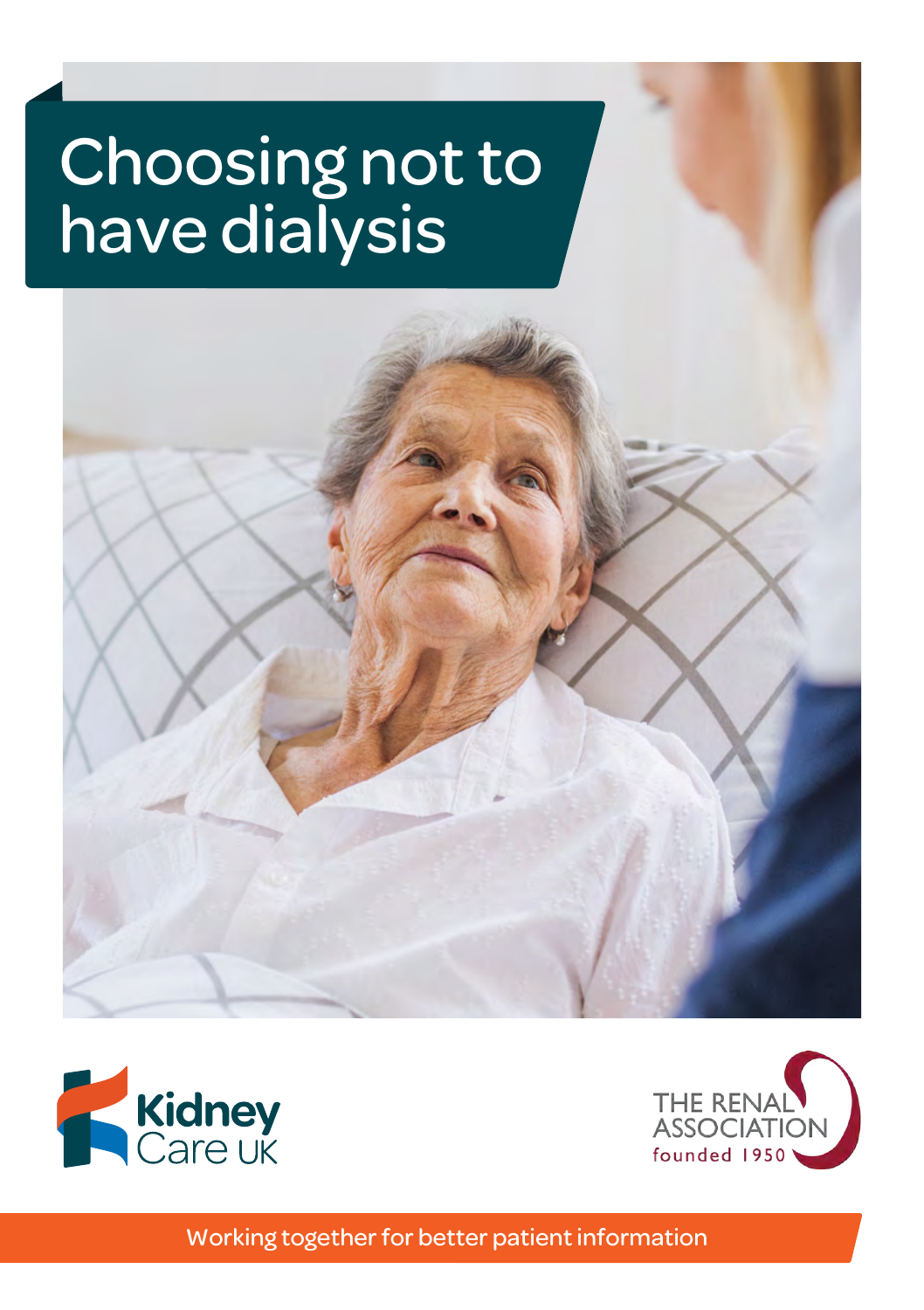One of the options for treating advanced kidney disease is to manage your symptoms and not have dialysis. This leaflet provides information about the option of choosing not to have dialysis. This is leaflet is aimed at adults over the age of 18.



#### Do I have to have dialysis?

No. This is your choice. As your kidney function gets worse, your kidney team may talk to you about the different treatments that are available for when your kidneys fail. They will also tell you about the option of not having dialysis at all. This is sometimes called 'conservative' or 'supportive' kidney management.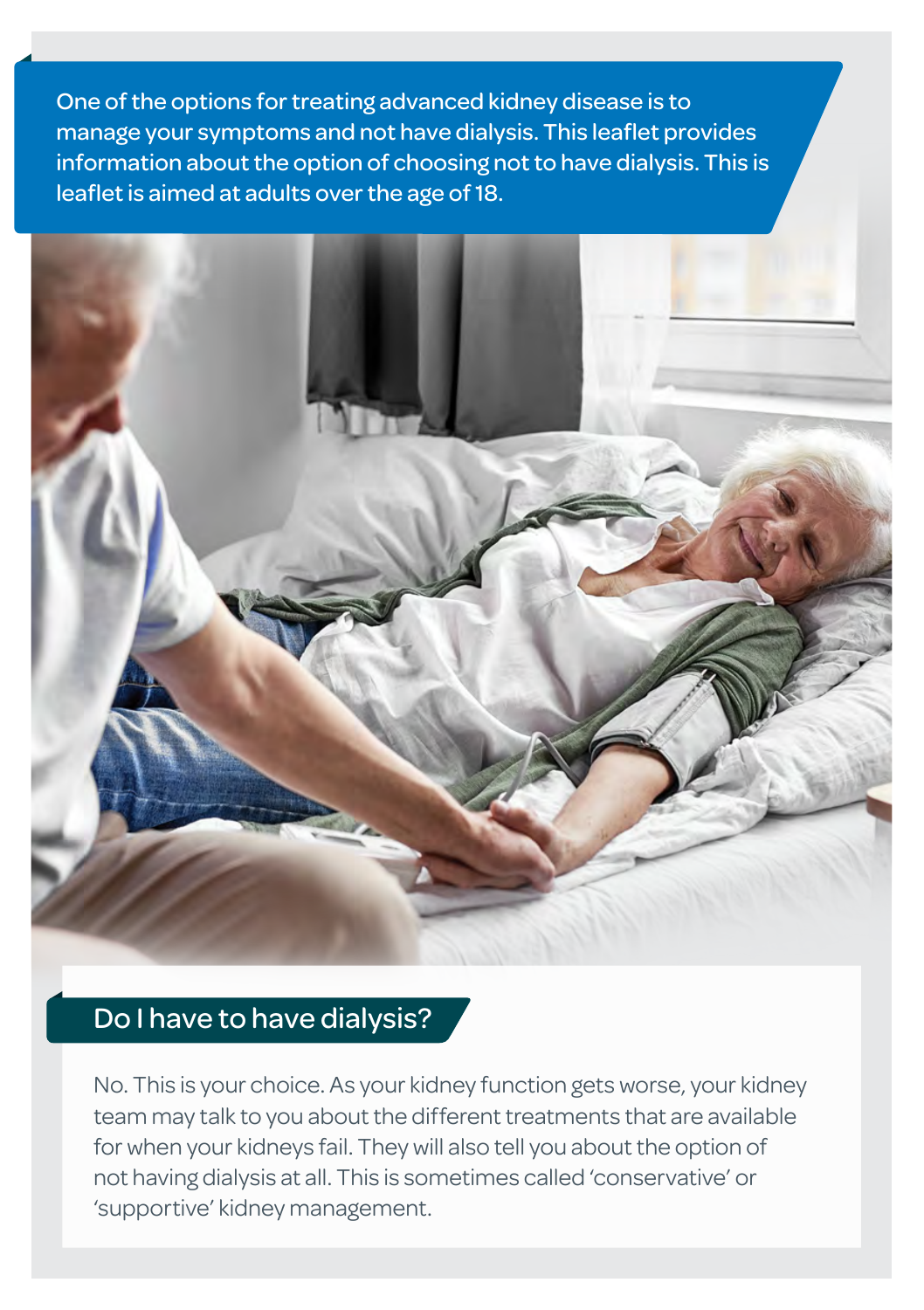## Why would I choose not to have dialysis?

Dialysis can be a life changing treatment. Dialysis helps some people to live longer and improves many of the symptoms of kidney disease but for others it may not.

Dialysis is a demanding treatment and it can make life challenging. In all types of dialysis there are restrictions to your life which are part of the treatment. If you have many medical conditions and you are in poor health, dialysis itself may be an additional burden for your body. Dialysis may not improve the symptoms of any other medical conditions and it is possible that it may even make some medical conditions worse. You may spend a large amount of time in hospital having dialysis or being treated for its complications. It is important to weigh up these factors when thinking about dialysis.

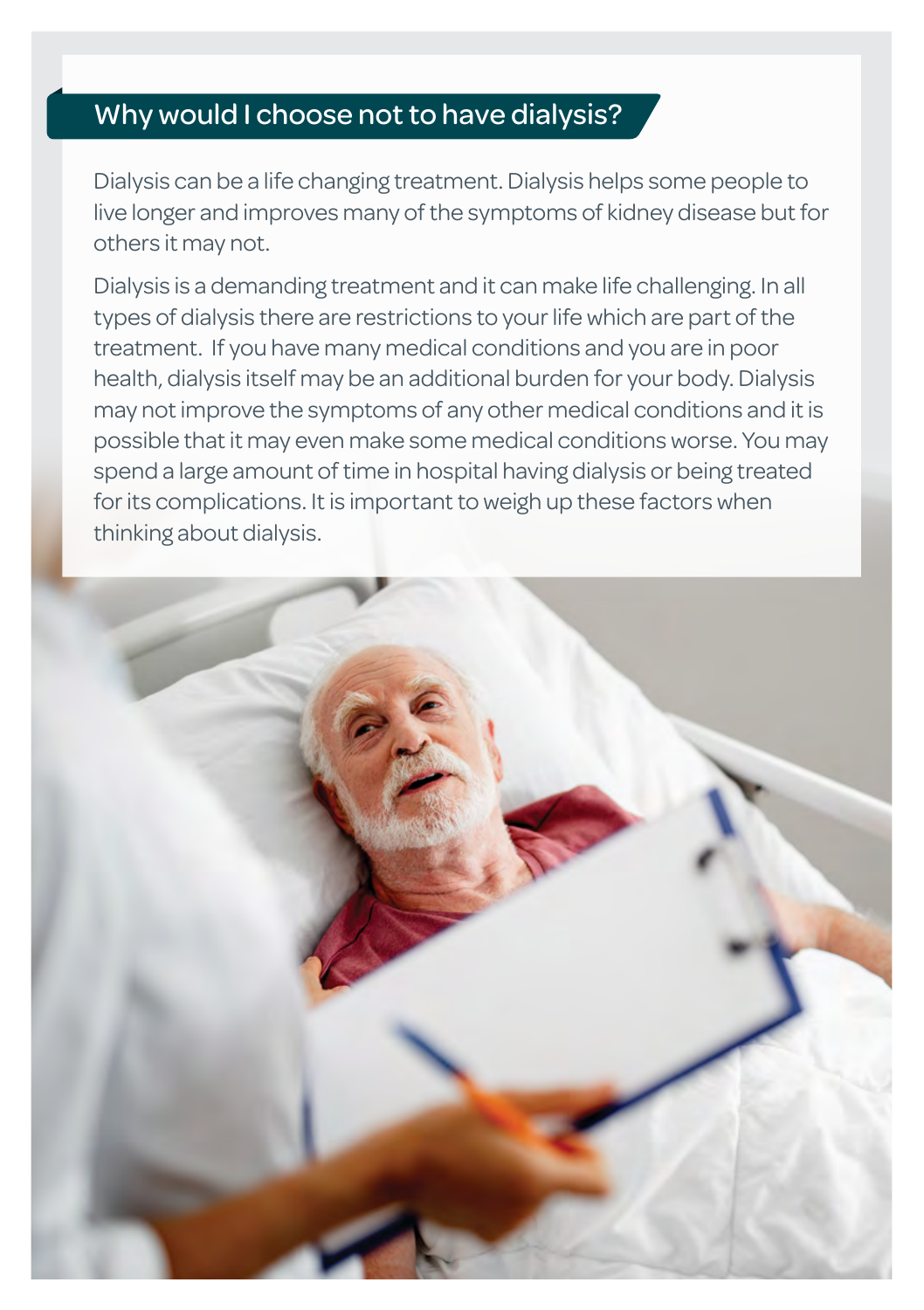

#### What will happen if I choose not to have dialysis?

Your doctors and nurses will continue to work hard to keep you as well as you can be. The following are ways that your kidney team can help:

- Protect your kidney function by ensuring your blood pressure is controlled
- Treating anaemia which is common in advanced kidney disease
- Advise you about your diet and fluid intake
- Treat the symptoms of kidney failure
- Support you and your family when your health gets worse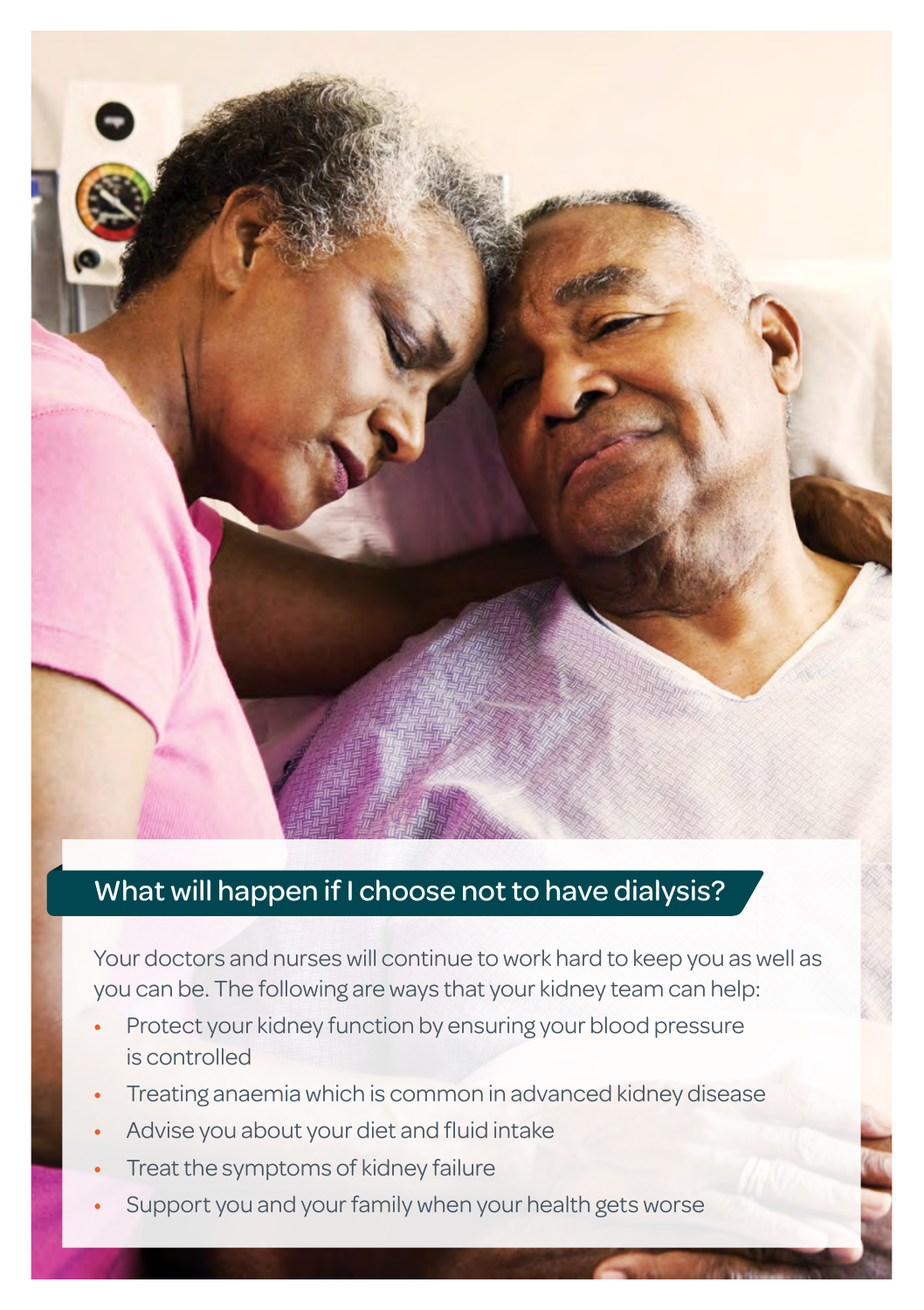## What else can I do to stay as well as possible?

- When you have advanced kidney disease, your kidney function will gradually get worse over time. Although you can't prevent this happening, you can try and protect your kidneys from further damage. You now need to be very careful when you buy medicines at the chemist. Always tell your doctor and pharmacist that you have kidney disease and check that the medication you are given is safe to take.
- Eat a healthy diet. If you are unsure about what is good and bad to eat in kidney disease, have a chat with your doctor, nurse or dietitian. You might need advice about avoiding diets high in salt, potassium and phosphate.
- Make sure that you get treatment for any other illnesses early. Your kidneys are vulnerable if you get unwell and can get worse quickly.
- When you have a long term illness like kidney disease you are more likely to get other illnesses. You can protect yourself by having your winter flu vaccine and make sure you ask your doctor about the vaccine against pneumonia.

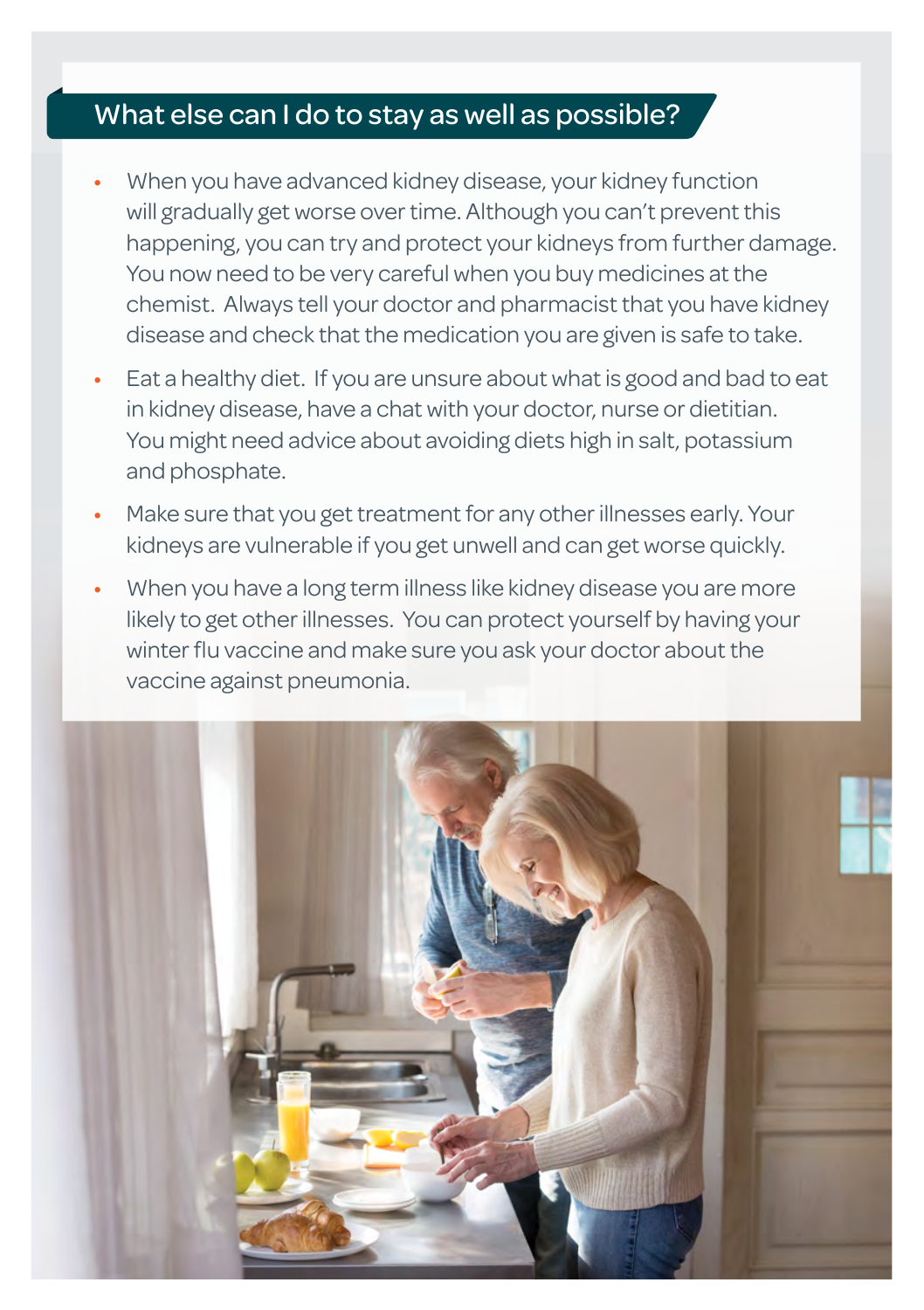

#### How long will I live without dialysis?

It is difficult to be accurate about life expectancy, as this depends on your individual medical conditions, general level of health and the speed that your kidney disease has progressed.

#### If I die of kidney failure, what should I expect?

Generally, the symptoms of kidney failure get worse slowly over time. You may notice that you become sleepy and gradually weaker and have other symptoms such as losing your appetite, feeling sick and itchy skin. Your team of doctors and nurses will be able to support you and your family.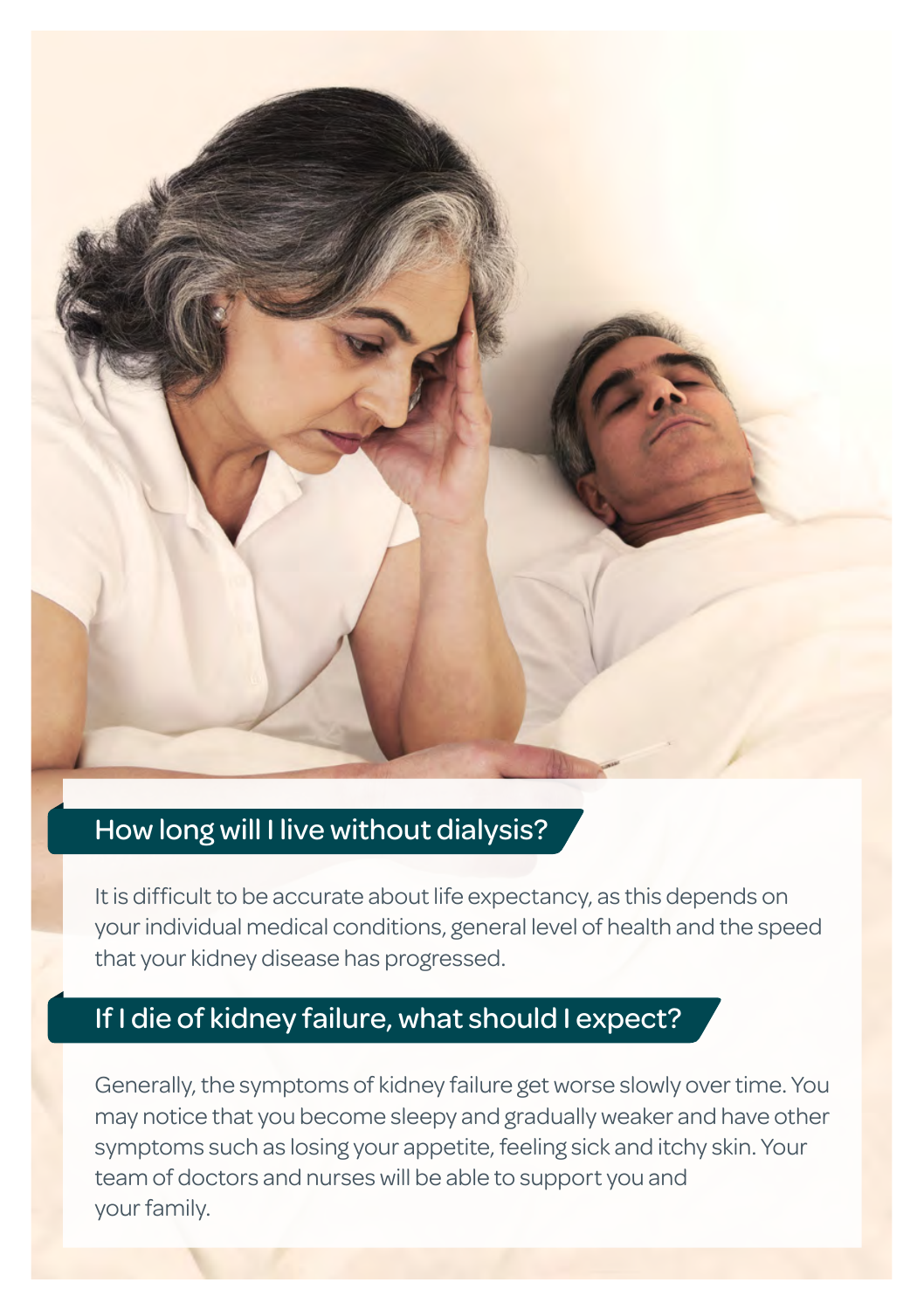#### What support and help will there be as my kidney function gets much worse?

Your doctor or nurse may suggest talking to specialists in end of life care. These doctors and nurses are known as the palliative care team and they will talk to you about how you would like to be looked as your kidney function declines. These discussions are known as Advanced Care Planning. They may involve your GP, your family and staff from your local hospice.

Some things you may wish to think about include:

- Making or checking your Will, and considering a Power of Attorney so that someone can make decisions on your behalf
- Making funeral arrangements and decisions about organ and tissue donation
- Thinking about a Living Will and discussing this with your GP who can support you to ensure that your wishes are respected
- Making a list of important contacts, financial accounts, insurance plans, pensions and other legal papers
- You may also need advice from a social worker to help with housing, social and financial issues

It can be daunting to think about this. Your GP, the palliative care team and your kidney team are here to support you.